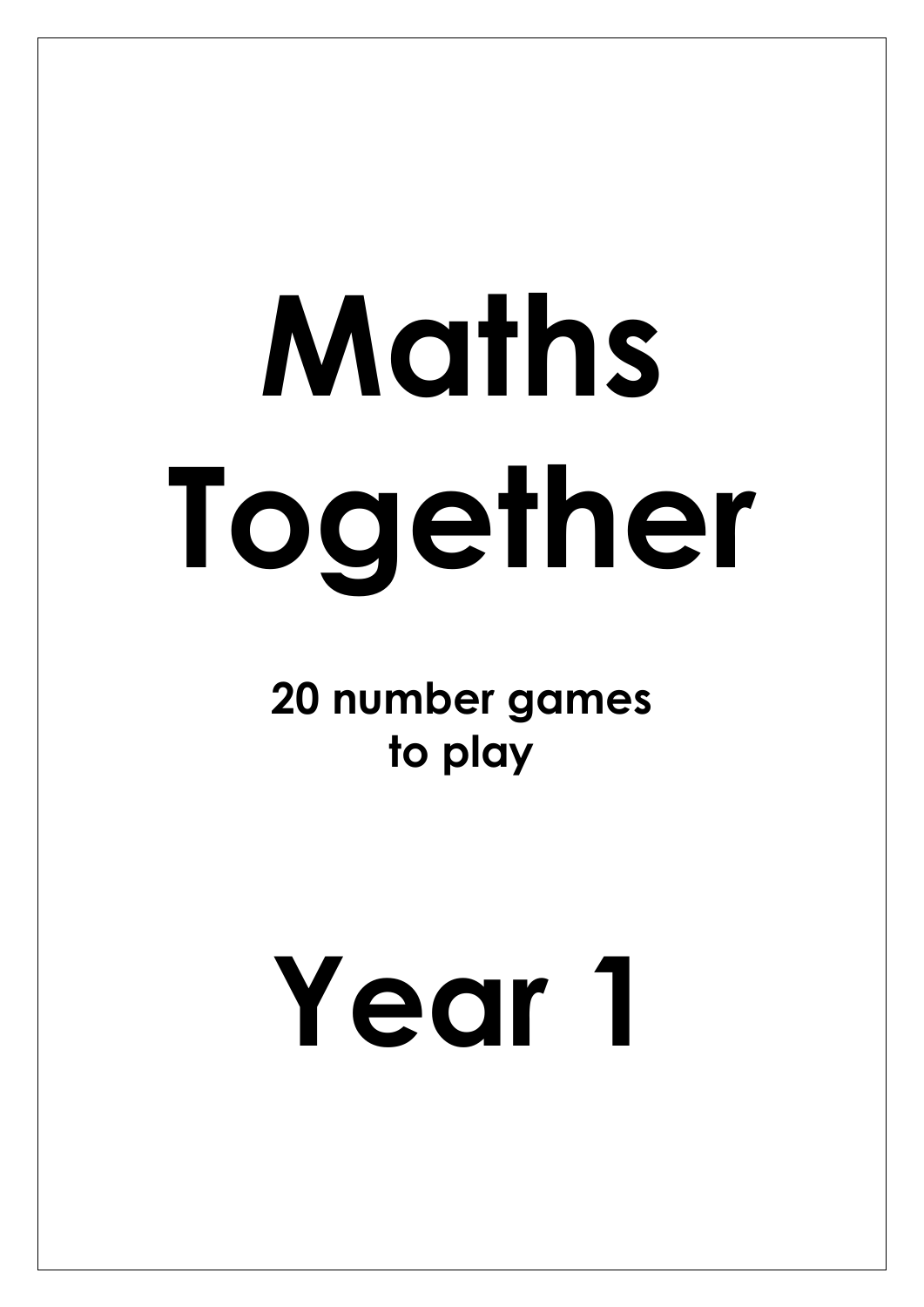#### **Pick a pair**

#### **You will need**

• Pack of playing cards - select a number of matching pairs of cards appropriate to your child.

#### **How to play**

Shuffle, and spread all the cards out face down on the table between the players (you can either choose a random arrangement, or lay the cards out in grid form; the latter makes it easier to remember where cards are placed).

The object of the game is to find matching pairs. Players take it in turns to turn over 2 cards. Let both the players see them and study them. If they are not a matching pair, try to remember what and where they are, then turn them back over. Play then passes to the next player. If they *are* a matching pair, that player removes them from the table and keeps them, and then has another turn. When all cards have been removed from the table, each player counts up the number of cards they have collected. The player with the most cards is the winner.

#### **Step up the challenge**

Use more pairs of cards – up to the whole pack of 52!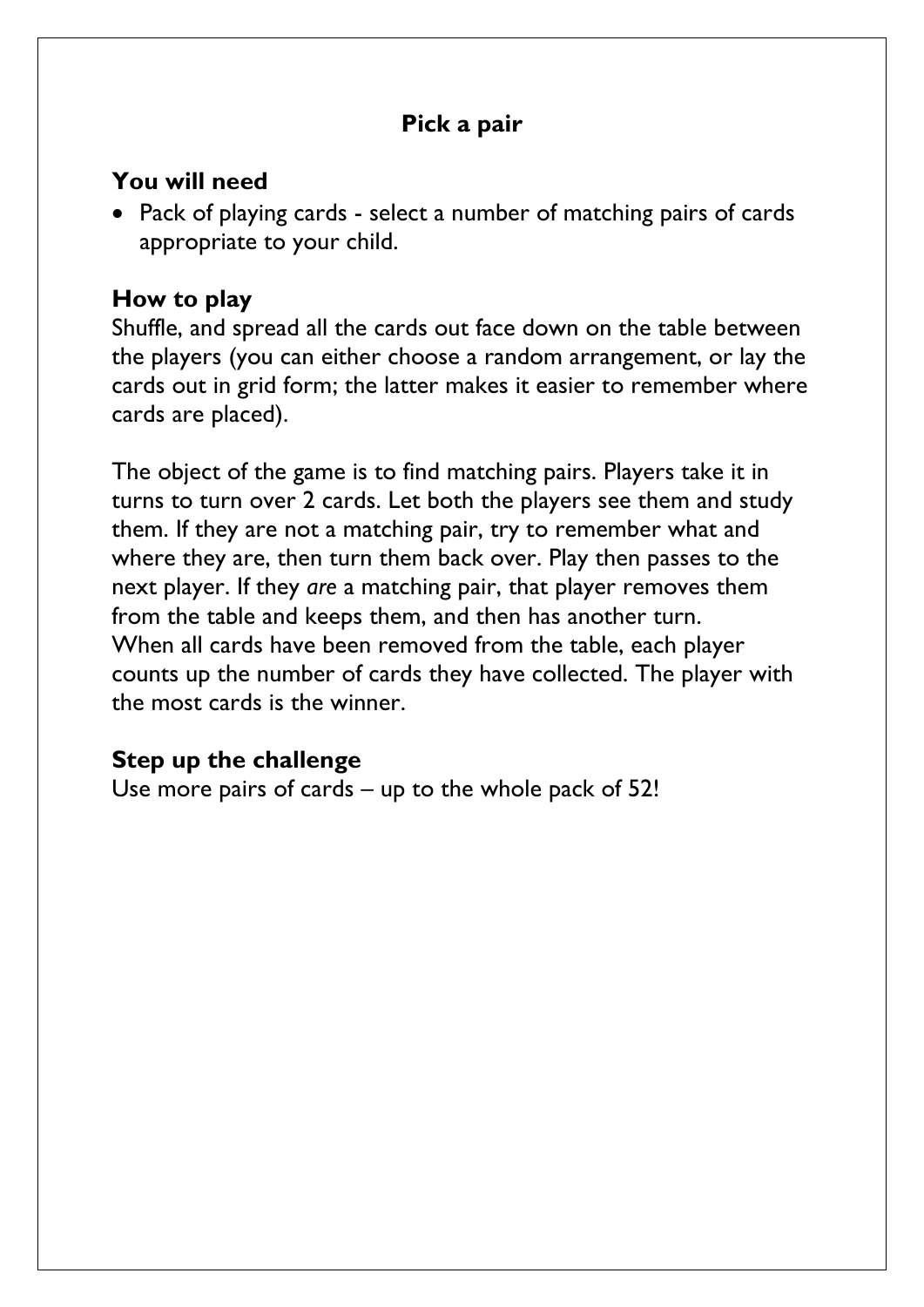#### **Three or more**

#### **You will need**

• Five dice

#### **How to play**

Players in turn roll all five dice and score for three-of-a-kind or better. If a player only has two-of-a-kind they may re-throw the remaining dice in an attempt to improve the matching dice values. If no matching numbers are rolled a player scores 0.

Players score the following number of points accordingly. 3-of-a-kind: 3 points 4-of-a-kind: 6 points 5-of-a-kind: 12 points

A set number of rounds are played (say 5) and the player with the highest score at the end of a game, is the winner.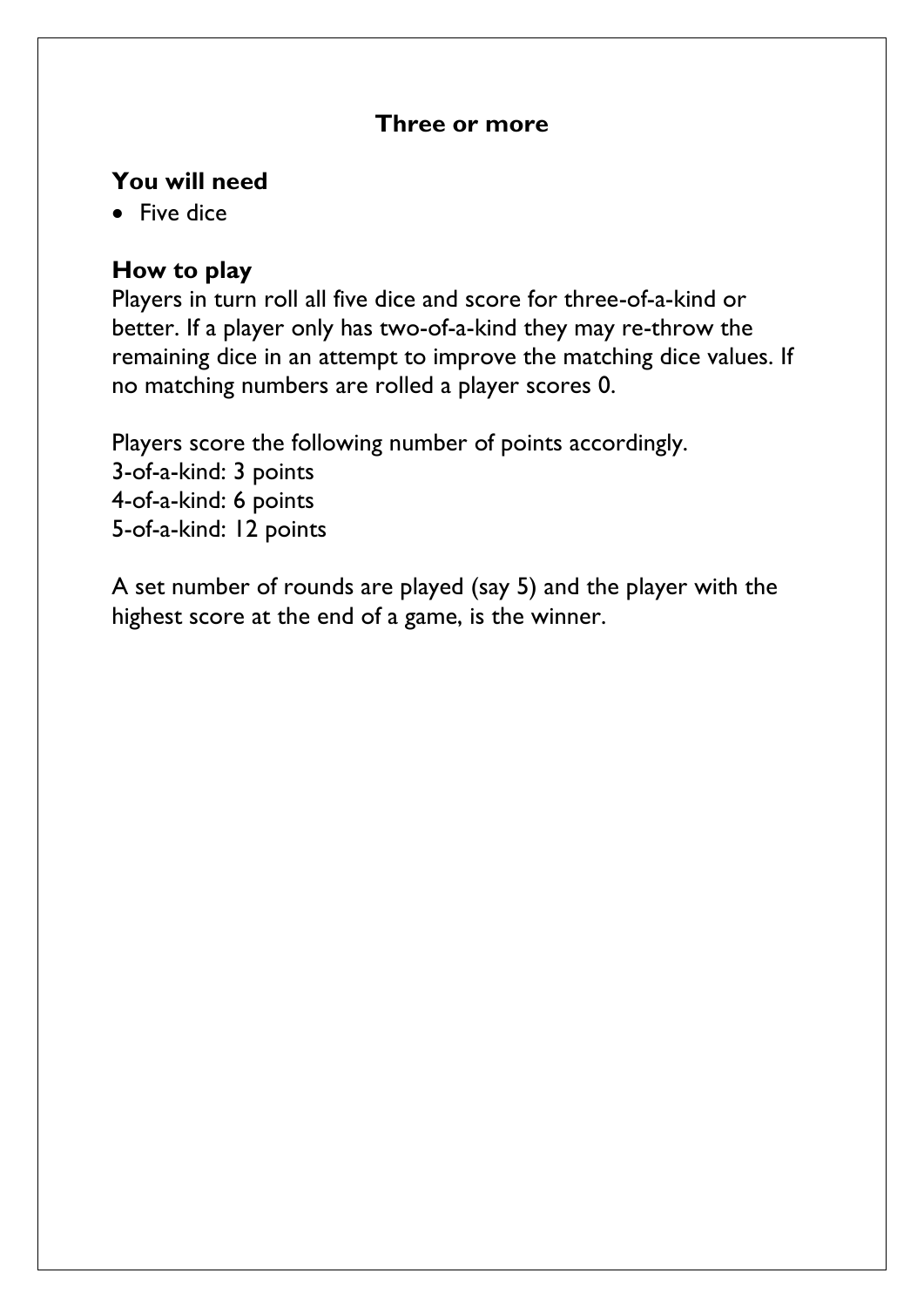#### **Fairy tale castles Jack in the box Six dwarves**

#### **You will need**

- I die
- One of the game boards on the next few pages

#### **How to play**

Each player takes it in turns to roll a dice. They then place their counter on the picture with that number.

Give each player a stack of coloured counters. Players take it in turns to roll a dice, and place one of their counters on the picture with the corresponding number, then pass the die to the next player. If there is already a counter on the appropriate picture, you miss your go. When all the pictures are covered, count up the counters. Whoever has placed the most counters is the winner.

#### **Step up the challenge**

Create your own game together by writing the numbers (digits or words) on your own pictures. Or play be writing in the number digits or words.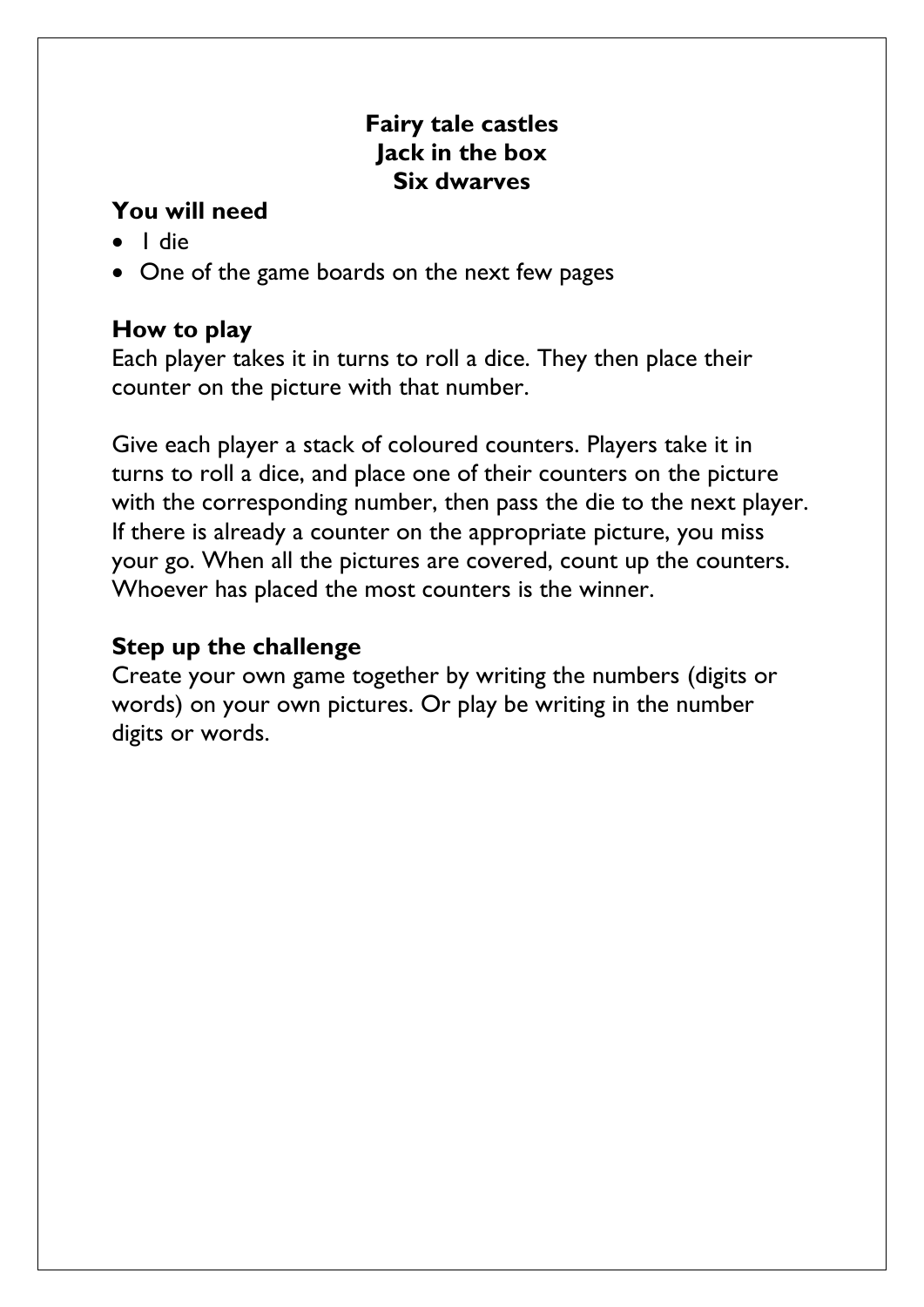









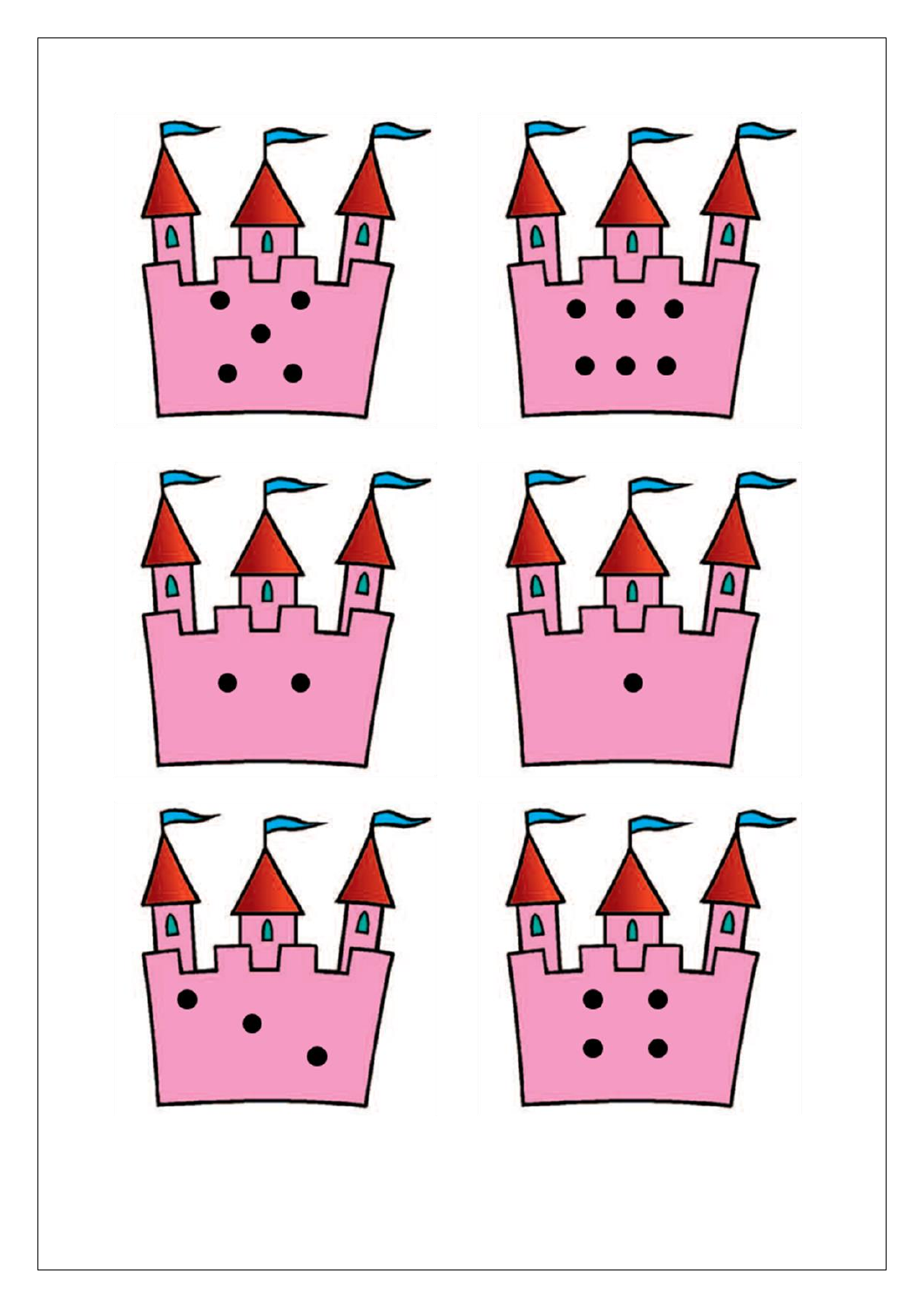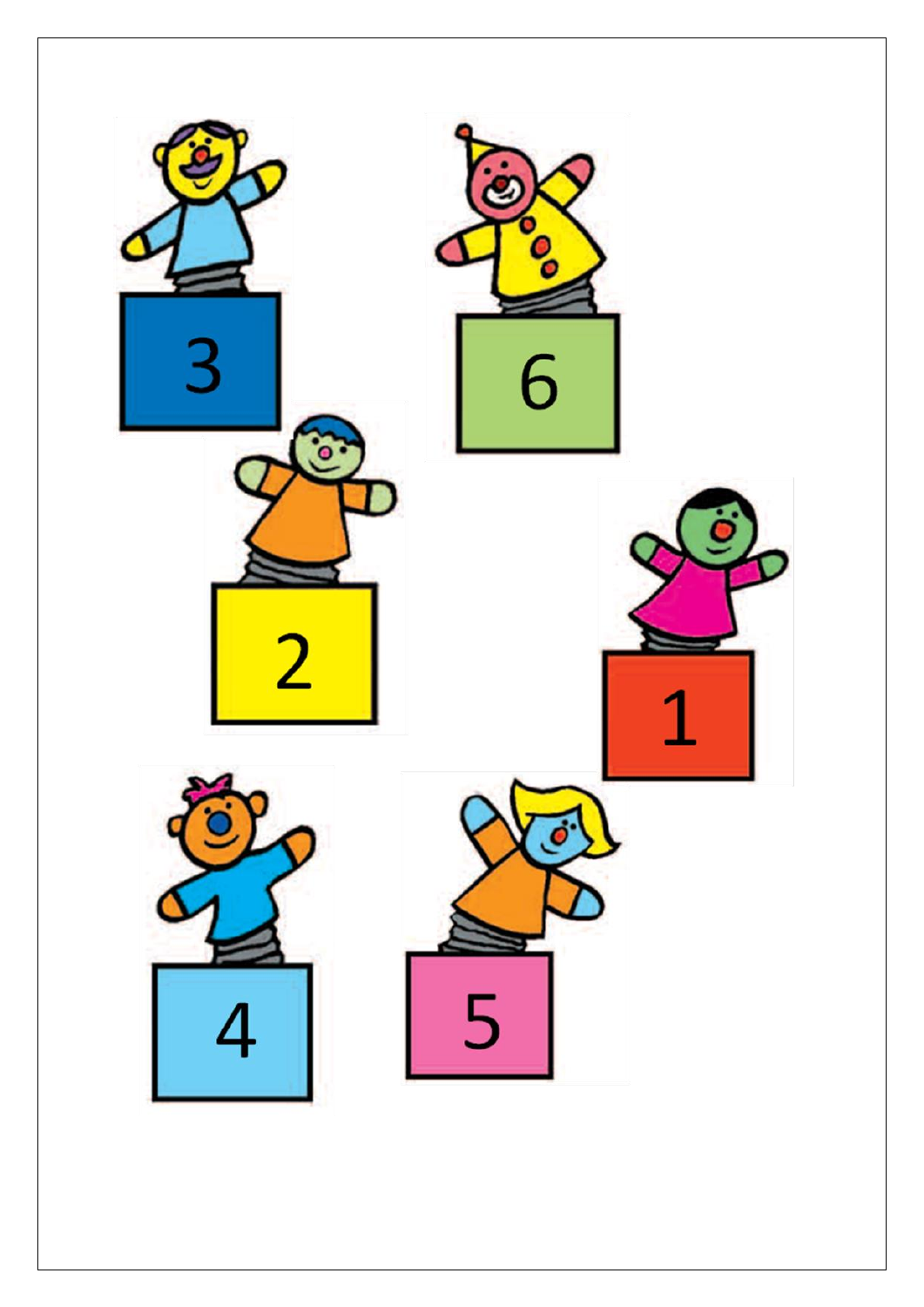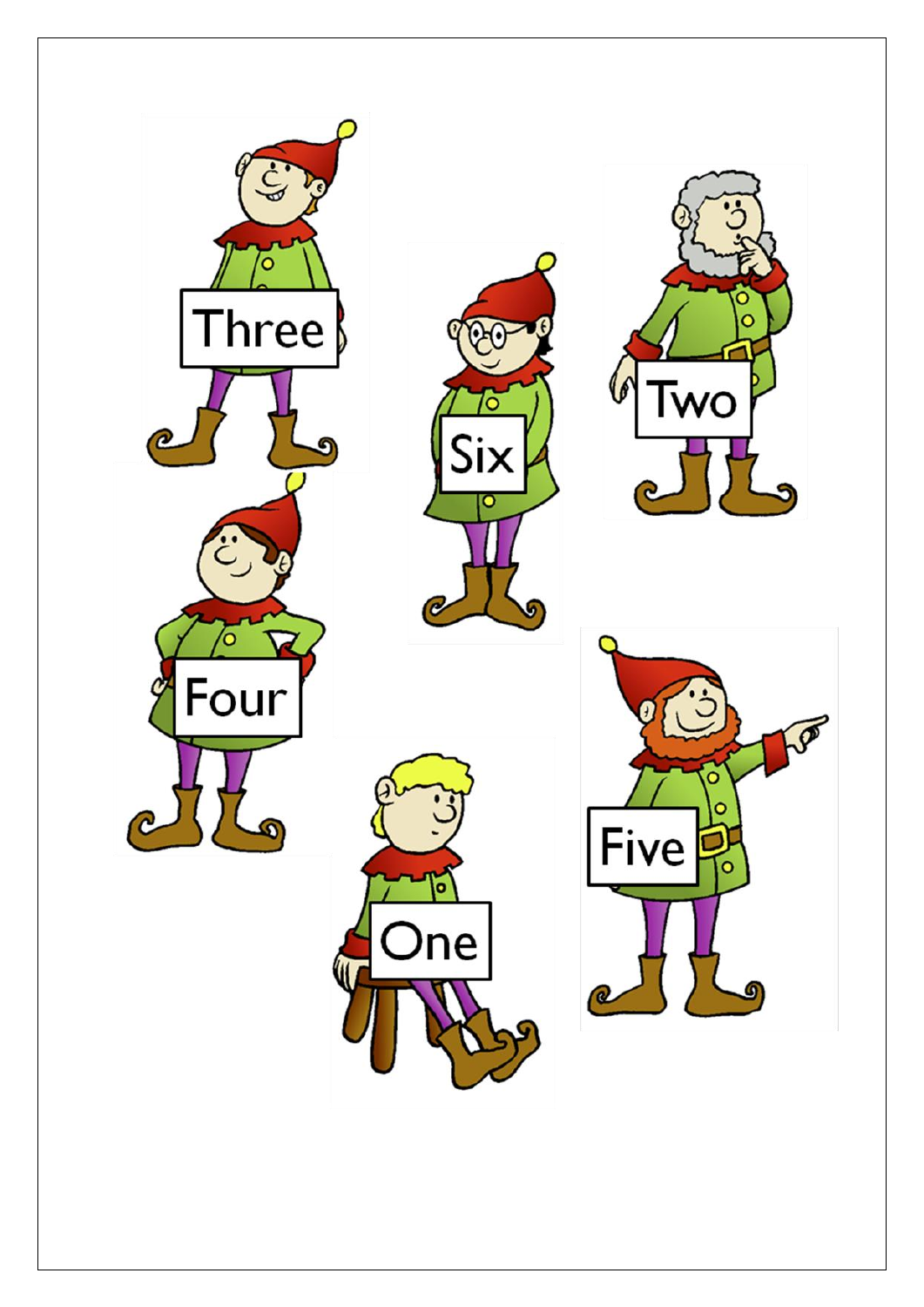#### **Mouse!**

#### **You will need**

- I die
- Pencil and paper

#### **How to play**

The aim of the game is to be the first to complete a Mouse. Each roll of the die enables a particular body part to be drawn as follows:

- $6 = body$
- $5 = n$ ose
- $4 =$  whiskers
- $3 = e$ yes
- 2 ears
- $1 = \text{tail}$



The body must be drawn before the other body parts are added to it, so players must therefore roll a 6 to start. Once the body has been drawn, the other parts of the mouse may be added in any order. If you roll a number which relates to a part you have already added, you miss your go and pass the die on.

#### **Step up the challenge**

Use 2 dice. After each roll, add the two to determine the total. For this version, players must roll a 12 to draw the body, 10 for the nose, eight for whiskers, six for eyes, four for ears and two for the tail.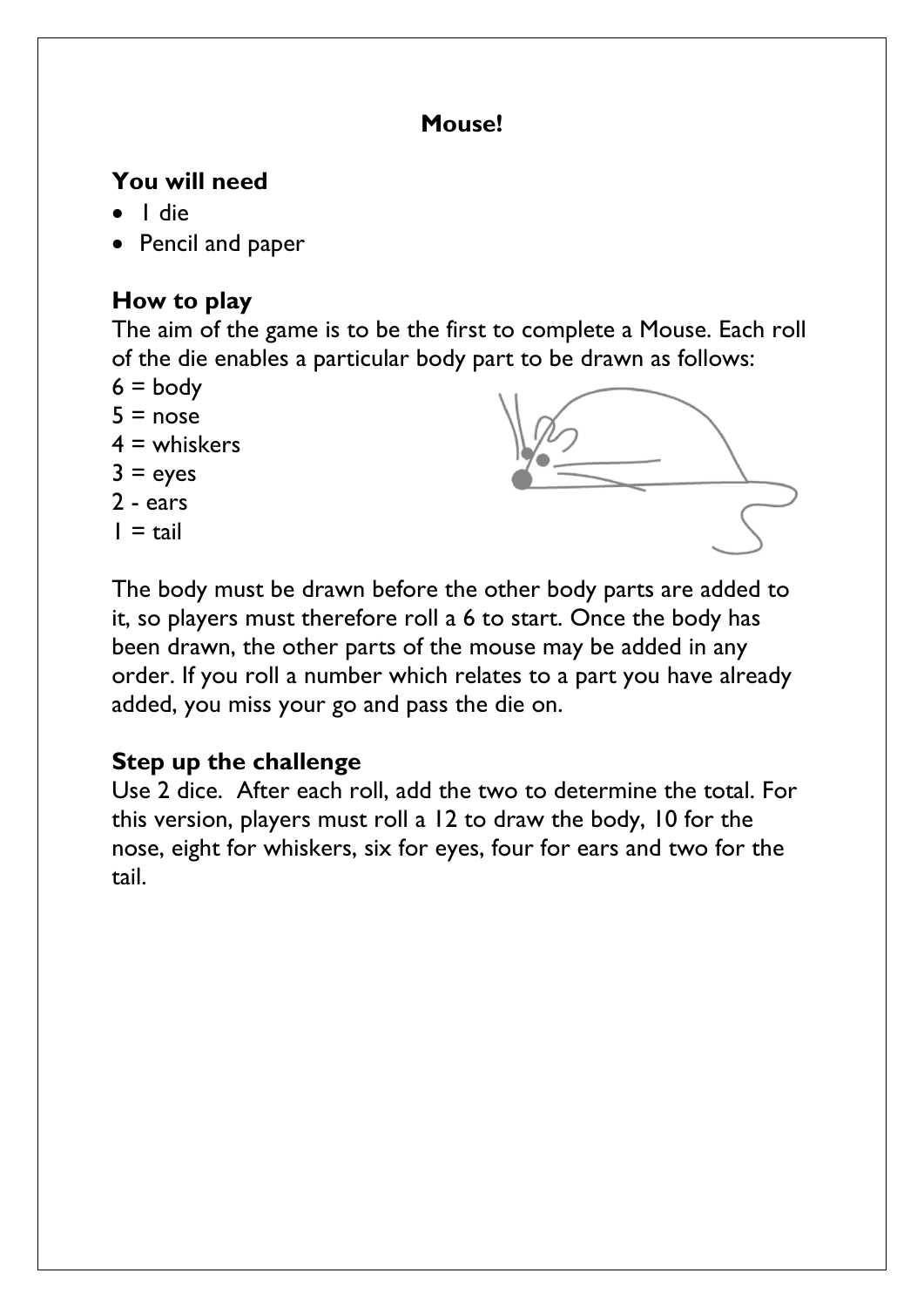#### **Three or more**

#### **You will need**

- $\bullet$  5 dice
- Pencil and paper to keep score

#### **How to play**

Players in turn roll all five dice and score for three-of-a-kind or better. If a player only has two-of-a-kind they may re-throw the remaining dice in an attempt to improve the matching dice values. If no matching numbers are rolled a player scores 0.

Players score the following number of points accordingly.

3-of-a-kind: 3 points 4-of-a-kind: 6 points 5-of-a-kind: 12 points

A set number of rounds are played (say 5) and the player with the highest score at the end of a game, is the winner.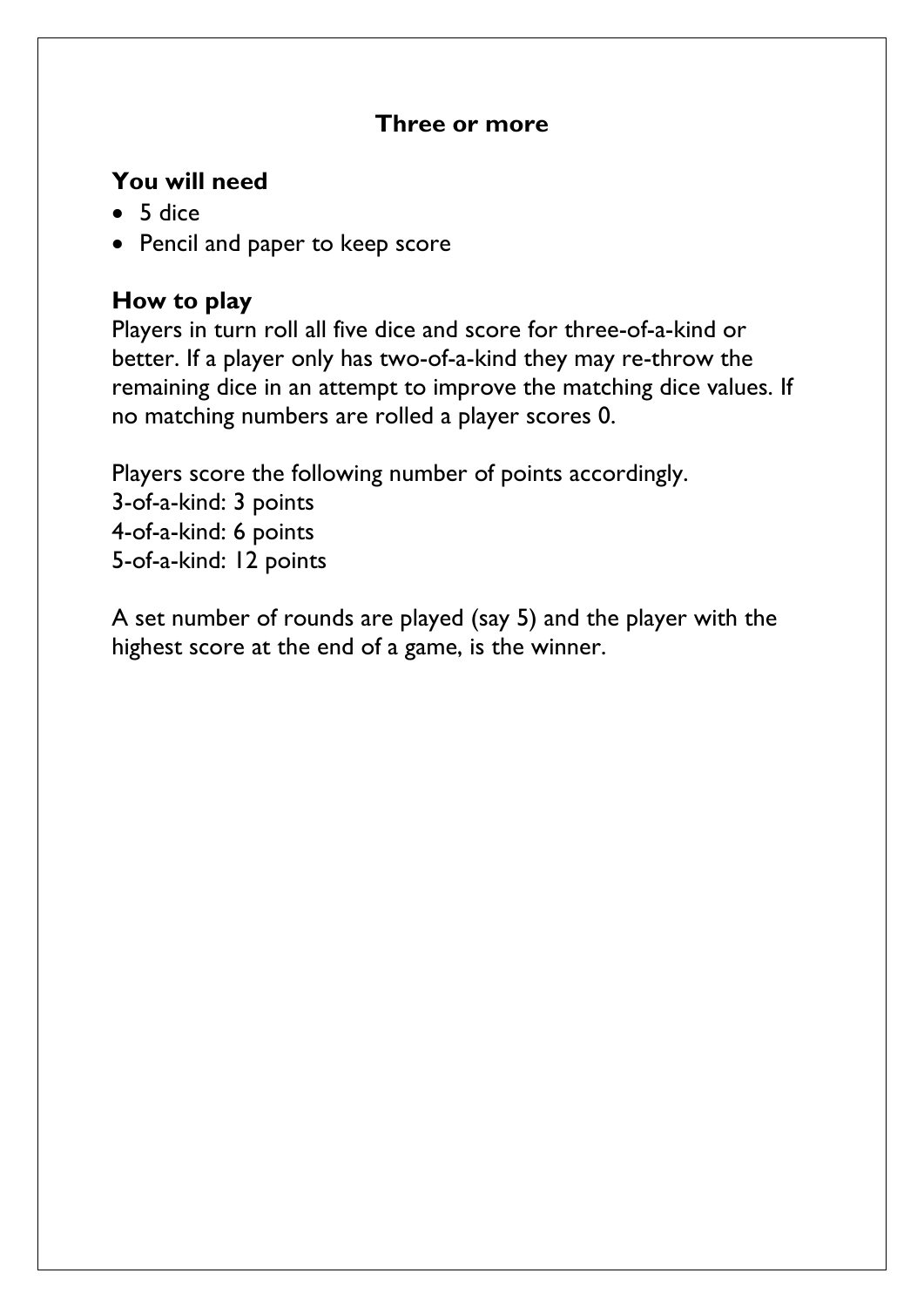#### **Farmyard**

The more hands-on practice young children have with counting, the easier it becomes to visualize numbers and give meaning to them. This farmyard game makes early learning fun! If you don't have farm animals, use dinosaurs, cars, or anything else you have to hand, or print out our animal counters.

#### **You will need**

- I die
- Toy farm animals

#### **How to play**

Put the animals in the center of the table where everyone can reach them. Draw a field per player.

Each player rolls the die and selects the appropriate number of animals to go into his field.

The first child to 20 wins. Encourage lots of counting along the way and ask plenty of questions ("How many more animals will Mary need to get to 20?").

#### **Challenge me!**

Turn the game round and start with 20 animals in a field.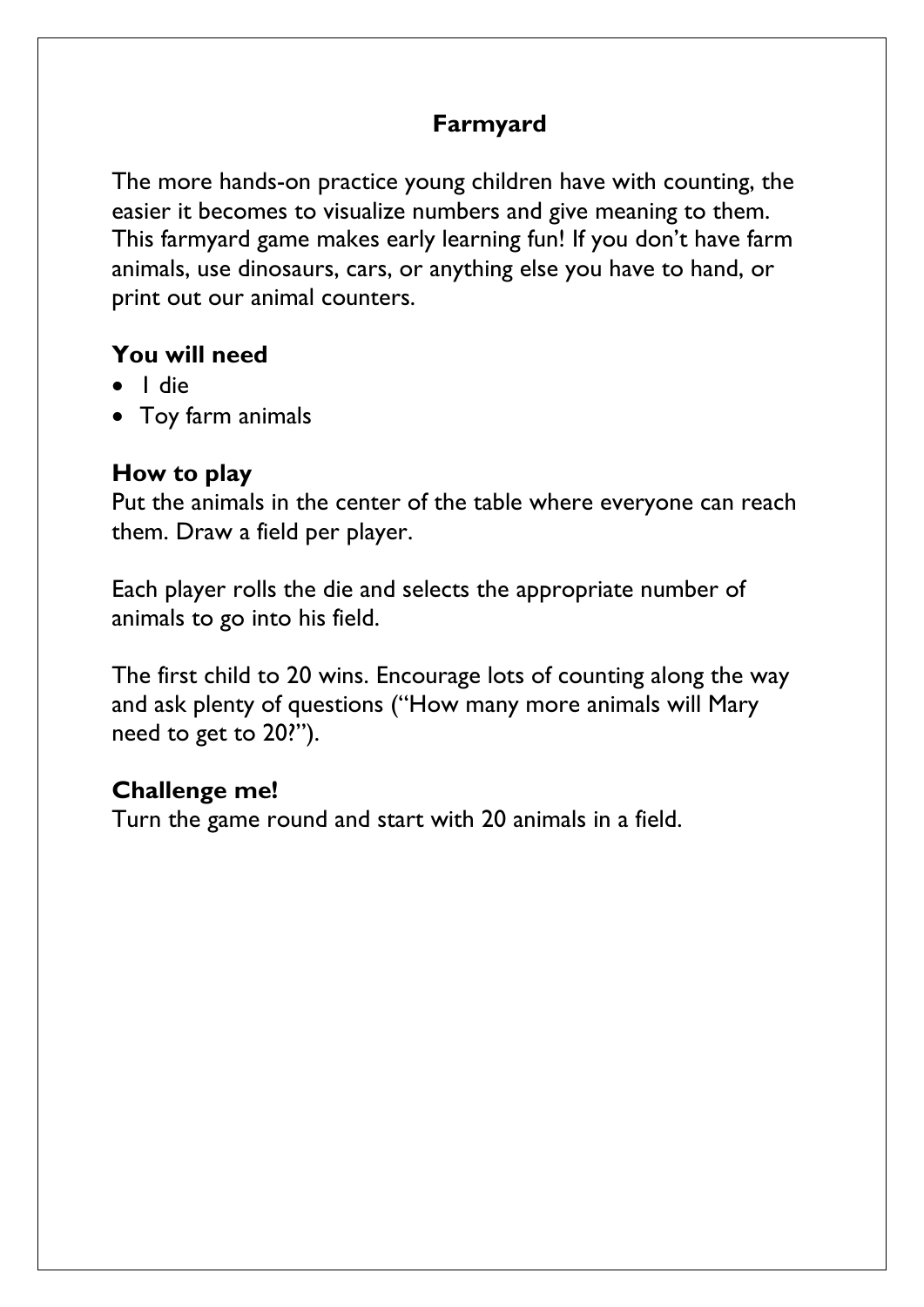#### **Board games**

#### **You will need**

- A counter per player
- A die
- A game board (e.g. the one overleaf)

There are lots of great board games out there. Do not feel restricted to these ones!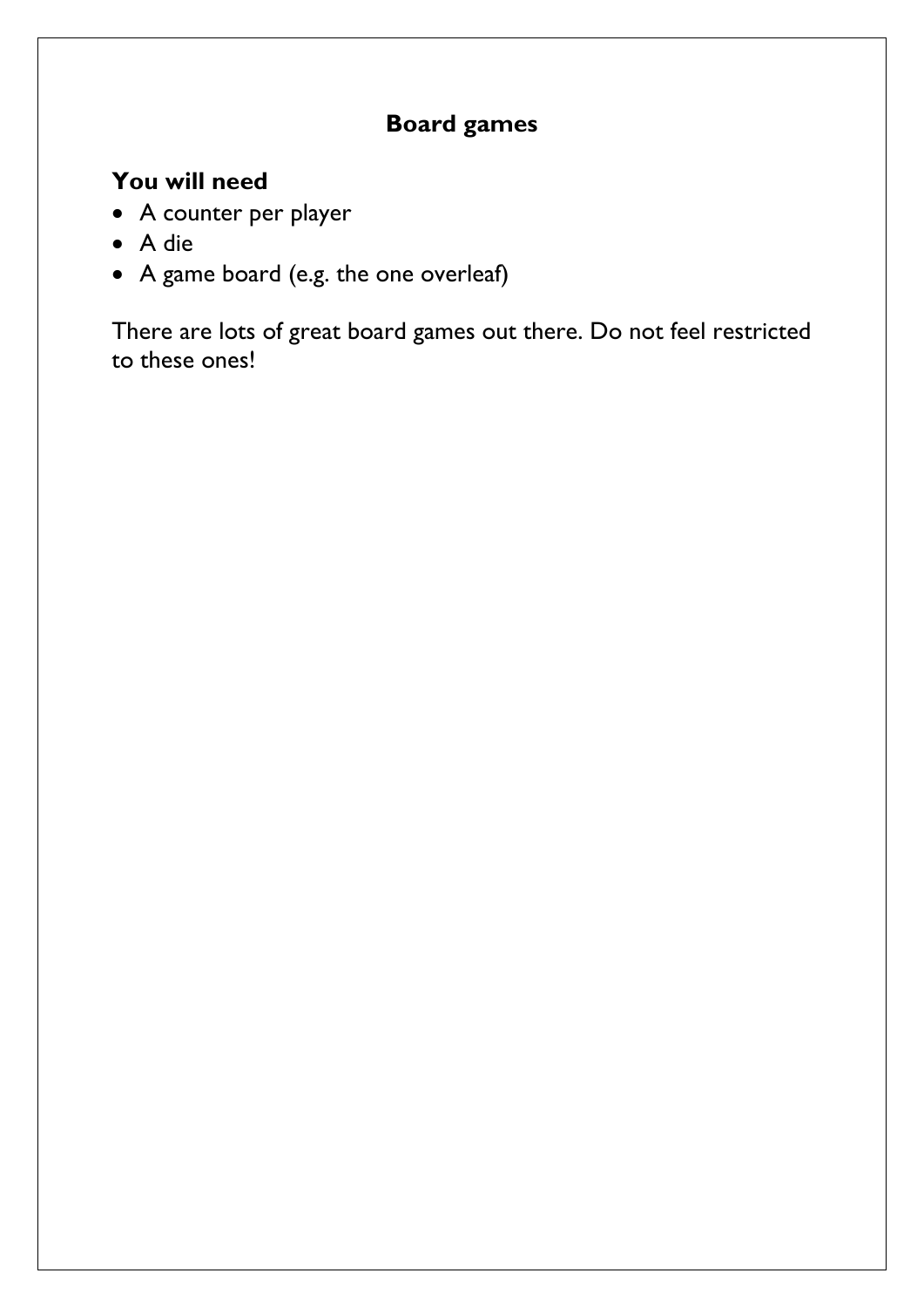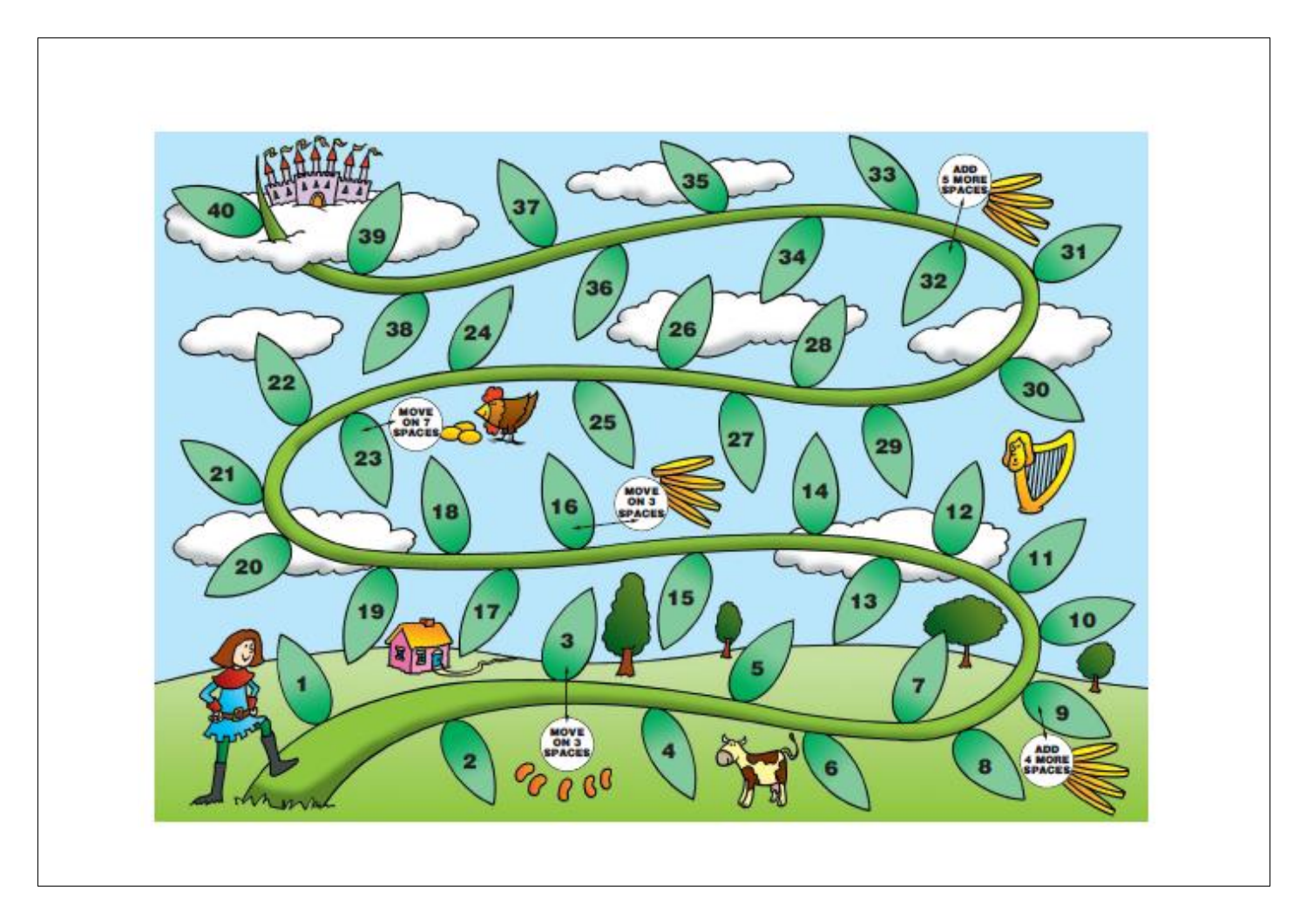#### **Track games**

Make a number track to 20, or longer. Make it relevant to your child's interests – sea world, space, monsters… Then play games on it.



- Throw a dice. Move along that number of spaces. BUT before you move, you must work out what number you will land on. If you are wrong, you don't move! The winner is the first to land exactly on 20. Now play going backwards to 1.
- Throw a dice. Find a number on the track that goes with the number thrown to make either 10 or 20. Put a counter on it, e.g. you throw a '4' and put a counter on either 6 or 16. If someone else's counter is there already, you may replace it with yours! The winner is the first person to have a counter on 8 different numbers.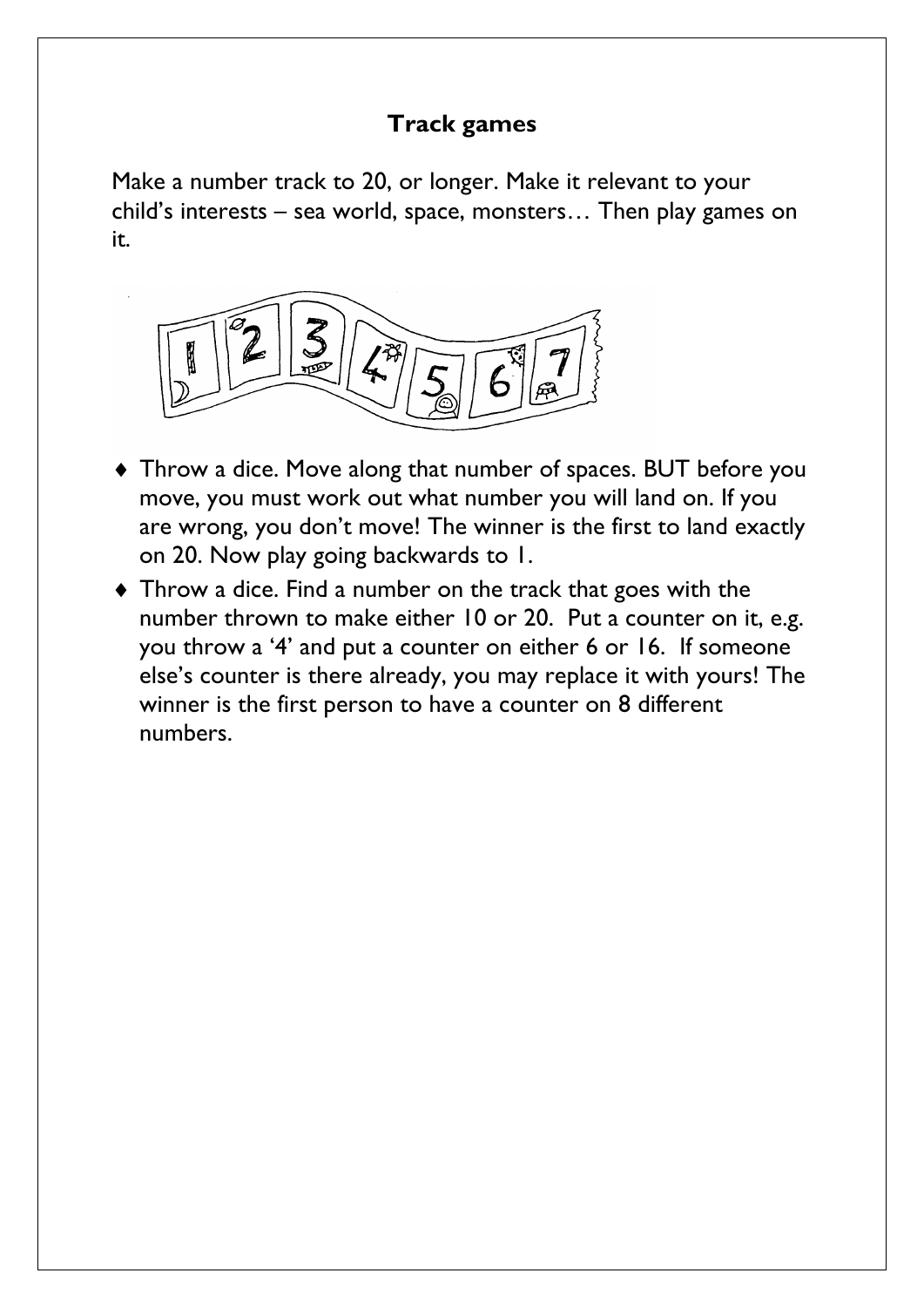#### **Secret numbers**

#### **You will need**

• Pencil and paper

#### **How to play**

Write the numbers 0 to 20 on a sheet of paper.

Ask your child secretly to choose a number on the paper. Then ask him / her some questions to find out what the secret number is, e.g.

- $\circ$  Is it less than 10?
- $\circ$  Is it between 10 and 20?
- o Does it have a 5 in it?

He / she may answer only yes or no.

Once you have guessed the number, it is your turn to choose a number. Your child asks the questions.

For an easier game, use numbers up to 10.

#### **Step up the challenge**

For a harder game, use only 5 questions, or use bigger numbers (up to 100).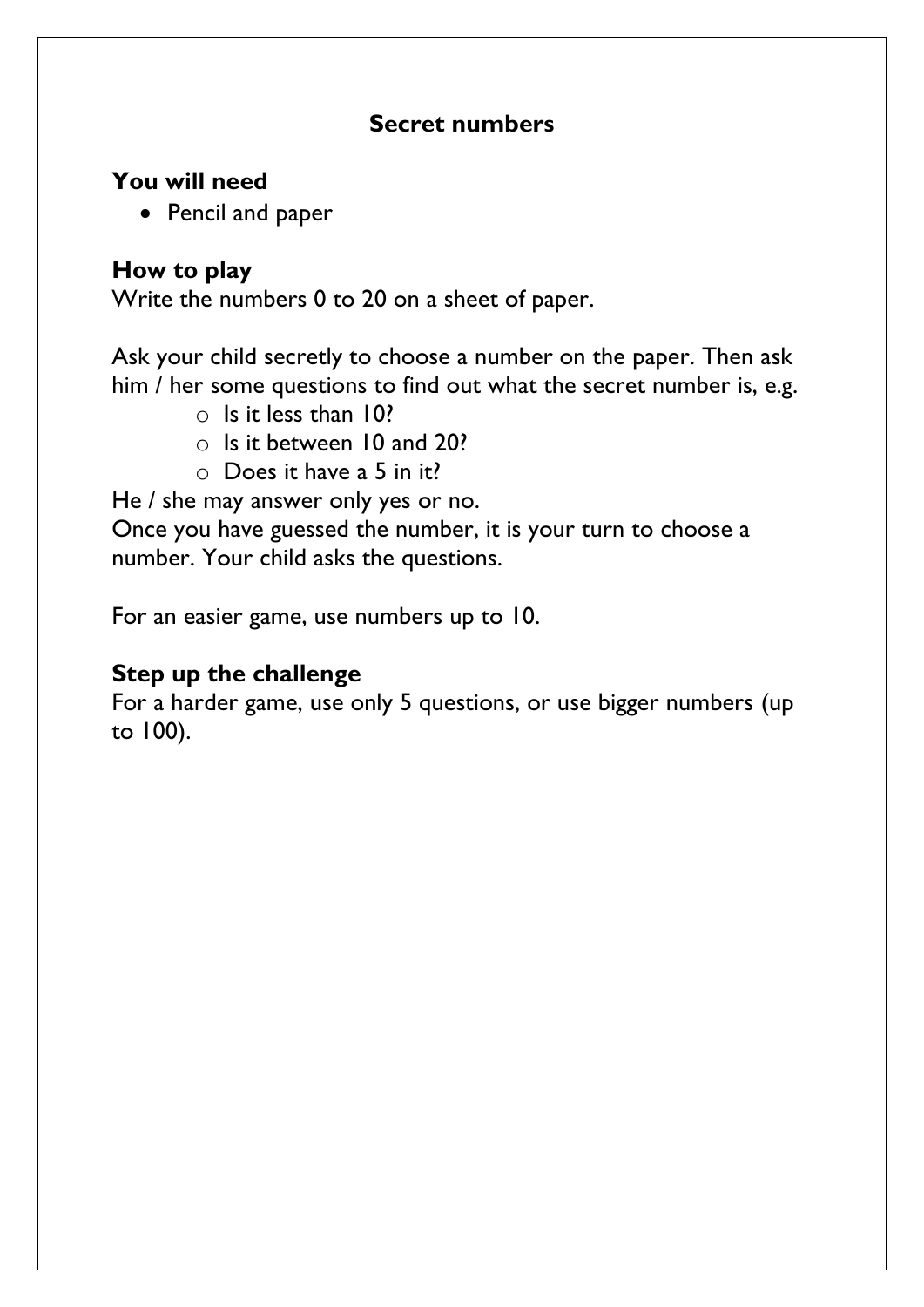#### **War**

#### **You will need**

Standard deck of 52 cards (you may want to remove the picture cards)

#### **How to play**

To start, the cards are dealt to the players and kept face-down. Neither player must look at their cards.

Then, both players turn over the top card in their piles and put them face-up in the centre, next to the other player's card. Whoever has turned over the higher ranking card, never mind which suit it is of, takes up both cards and adds them to the bottom of his pile. This then continues until two cards of the same value (eg 2 fours) are placed down together. This constitutes "War". Both players then take two more cards and put one face-down on top of the card they have already placed in the middle, and one face-up. Whoever puts down the higher ranking face-up card wins all six.

If, of course, two more same-ranking cards are put down, the state of "War" continues until there is a winner.

The game is won by the player who manages to collect all the cards. Another description of 'war'

*Basic War*—Each player turns one card face up. The player with the greatest number wins the skirmish, placing his own and all captured cards into his prisoner pile. Whenever there is a tie for greatest card, all the players battle: each player lays three cards face down, then a new card face up. The greatest of these new cards will capture everything on the table. Because all players join in, someone who had a low card in the initial skirmish may ultimately win the battle. If there is no greatest card this time, repeat the 3-down-1-up battle pattern until someone breaks the tie. The player who wins the battle captures all the cards played in that turn.

#### *Endgame*

When the players have fought their way through the entire deck, count the prisoners. Whoever has captured the most cards wins the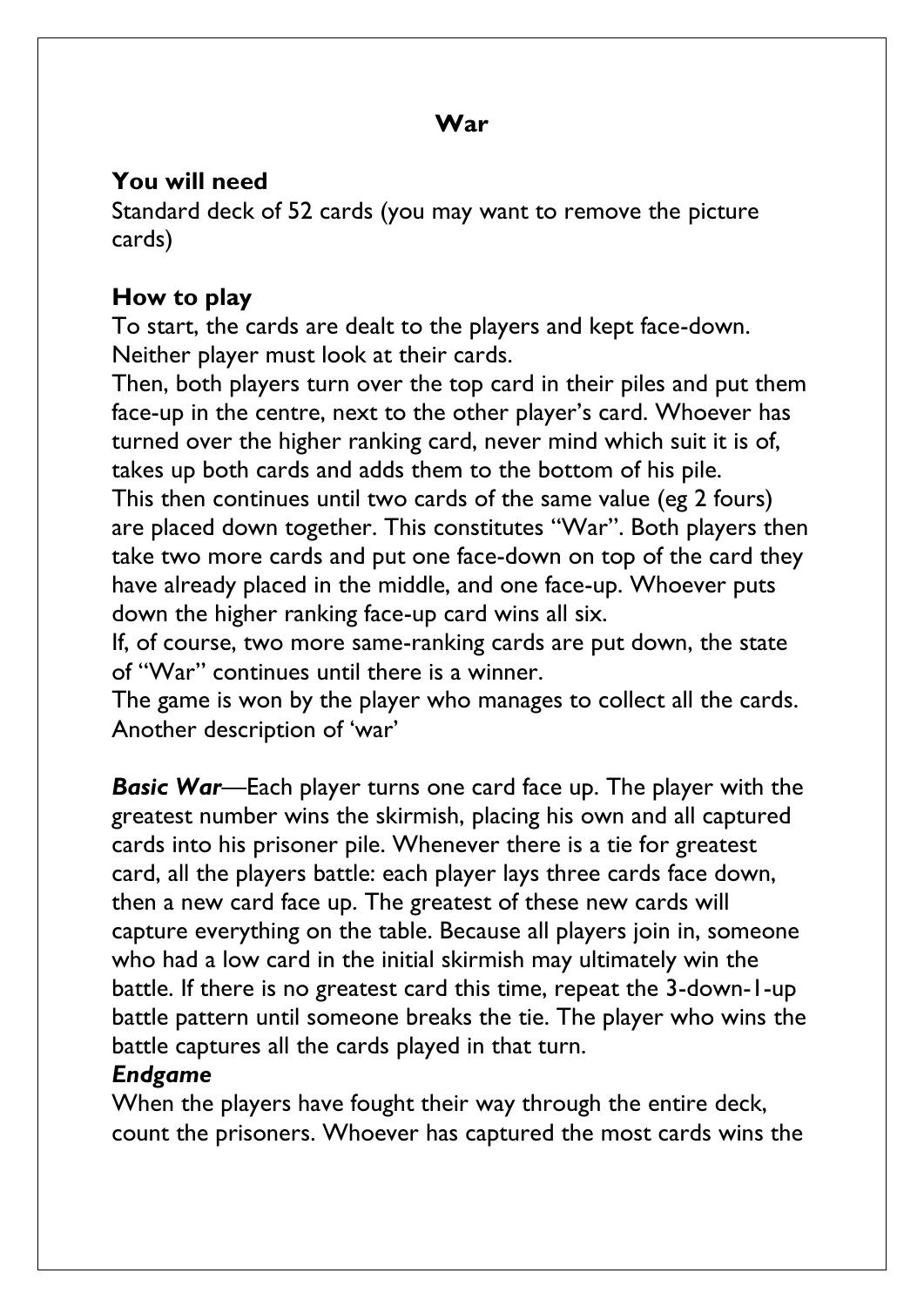game. Or shuffle the prisoner piles and play on until someone collects such a huge pile of cards that the others concede.

#### *Variations*

For most variations, the basic 3-down-1-up battle pattern becomes 2-down-2-up. For advanced games, however, the battle pattern is different: in case of a tie, the cards are placed in a center pile. The next hand is played normally, with no cards turned down, and the winner of that skirmish takes the center pile as well.

*Addition War***—**Players turn up two cards for each skirmish. The highest sum wins.

*Subtraction War***—**Players turn up two cards and subtract the smaller number from the larger. This time, the greatest difference wins the skirmish.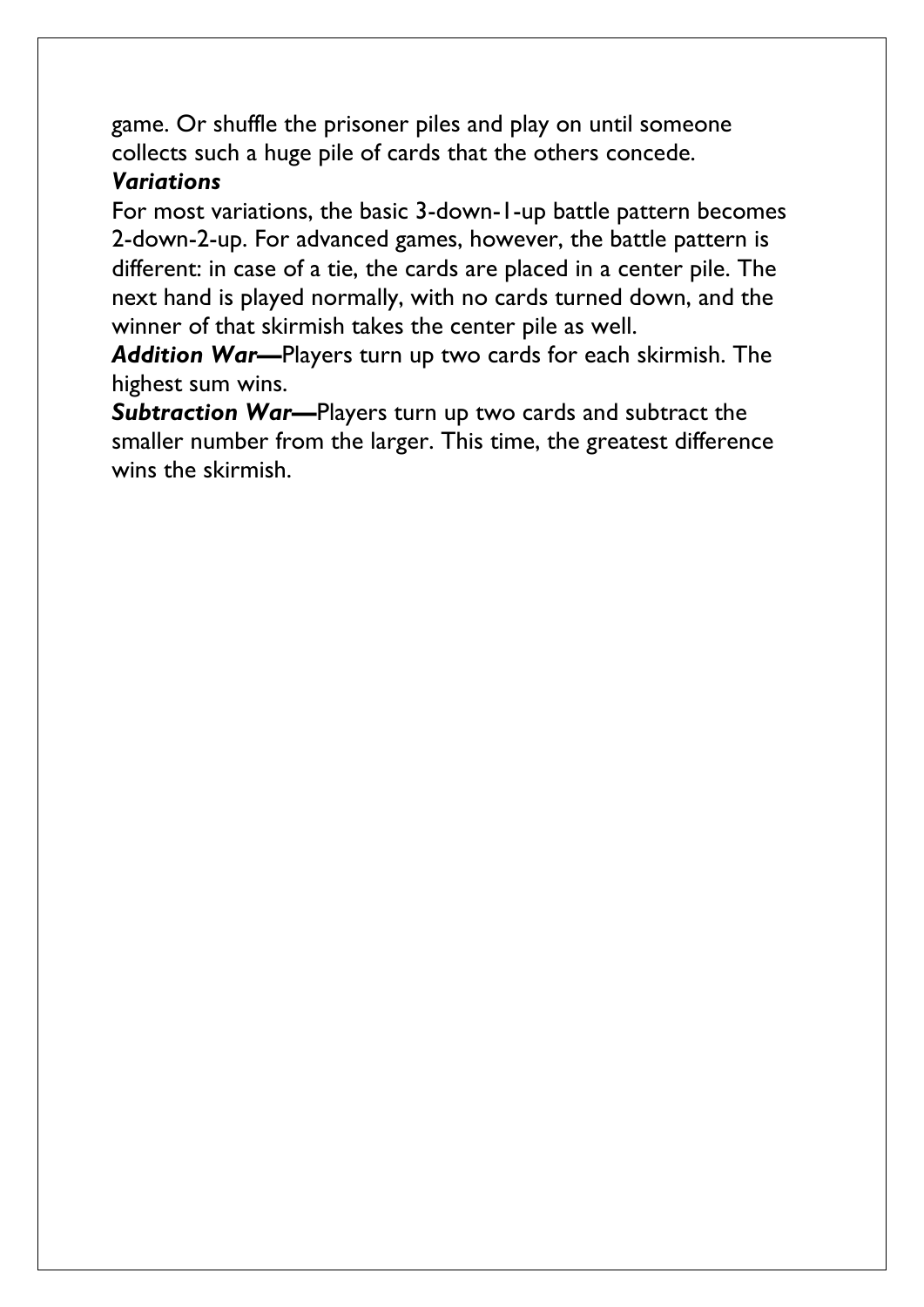#### **Sevens**

#### **You will need**

• Standard 52-card deck

#### **How to play**

The entire pack of cards is dealt clockwise and face-down around the group.

The players then sort their cards into sequences in each suit. The player who holds the 7 of diamonds starts by placing this card down in the centre. The game then continues clockwise, with each player, if they can, adding a diamond card to the sequence. This can either go up (8, then 9, then 10 etc) or down (6, then 5, then 4 etc). Any cards played are placed on either side of the 7, as appropriate, so that the diamonds form a row. A player can also start a new sequence in a different suit by placing any of the other 7s below the 7 of diamonds so that a new row can be built in that suit. If a player can do neither, they simply skip a turn.

The winner is the first player to use up all his cards, although if you wish you can continue to play until all the cards have been used up and all four rows are complete.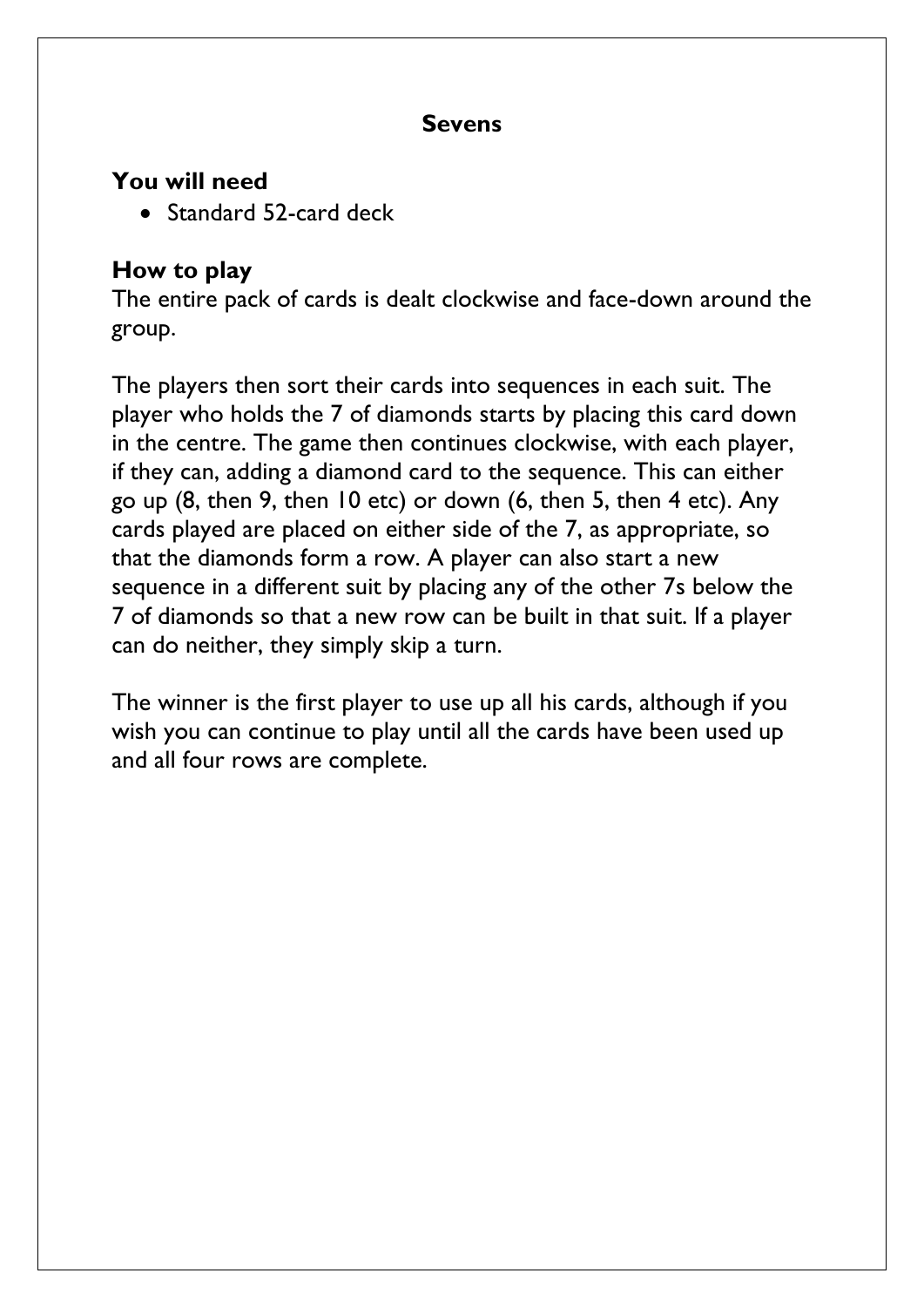#### **Beat that!**

#### **You will need**

 $\bullet$  2 dice

#### **How to play**

Roll the dice and put them in order to make the highest number possible. If you roll a 4 and an 6, for example, your best answer would be 64. Write down your answer, pass the dice, and challenge the next player to "Beat That!"

Play in rounds and assign a winner to each round.

For a change, try making the smallest number possible! This is a great game for reinforcing the concept of place value. If you are playing with younger children, explain your reasoning out loud and encourage them to do the same.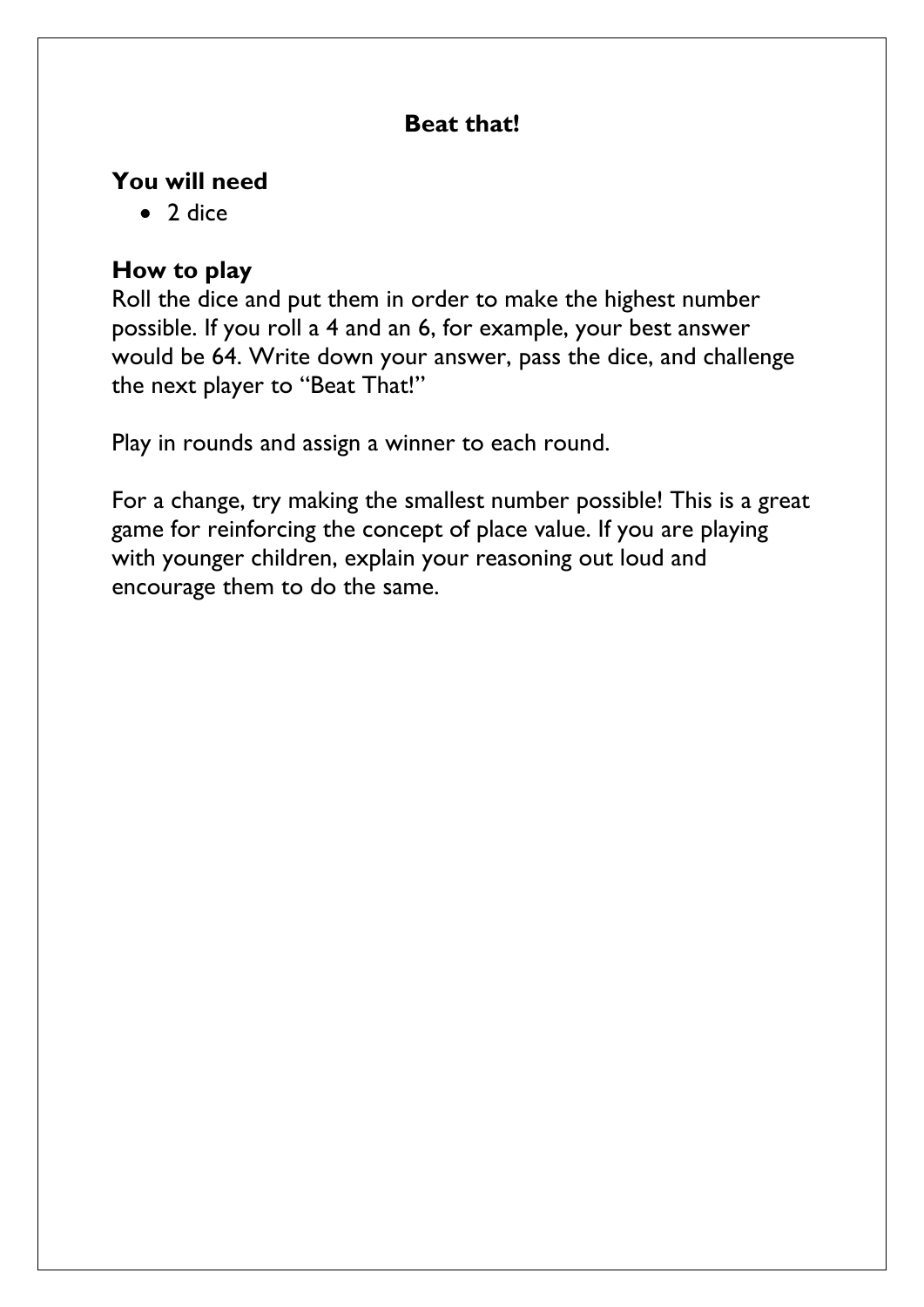#### **One. two, three – show me!**

On the count of 3, the players throw their fist out in front of them with anything from 0 fingers to 5 fingers extended. At the same time, one player (take it in turns) calls out a number. If the fingers extended add up to that number, the player wins.

Obviously, the player must call out a number which might come up. So with 2 players, the numbers can be between 0 and 10. Players must be careful to throw their fists on time, too, so that no one can be accused of changing their fingers after the number is called! Players will soon learn that if they are displaying zero fingers themselves they should call low, etc.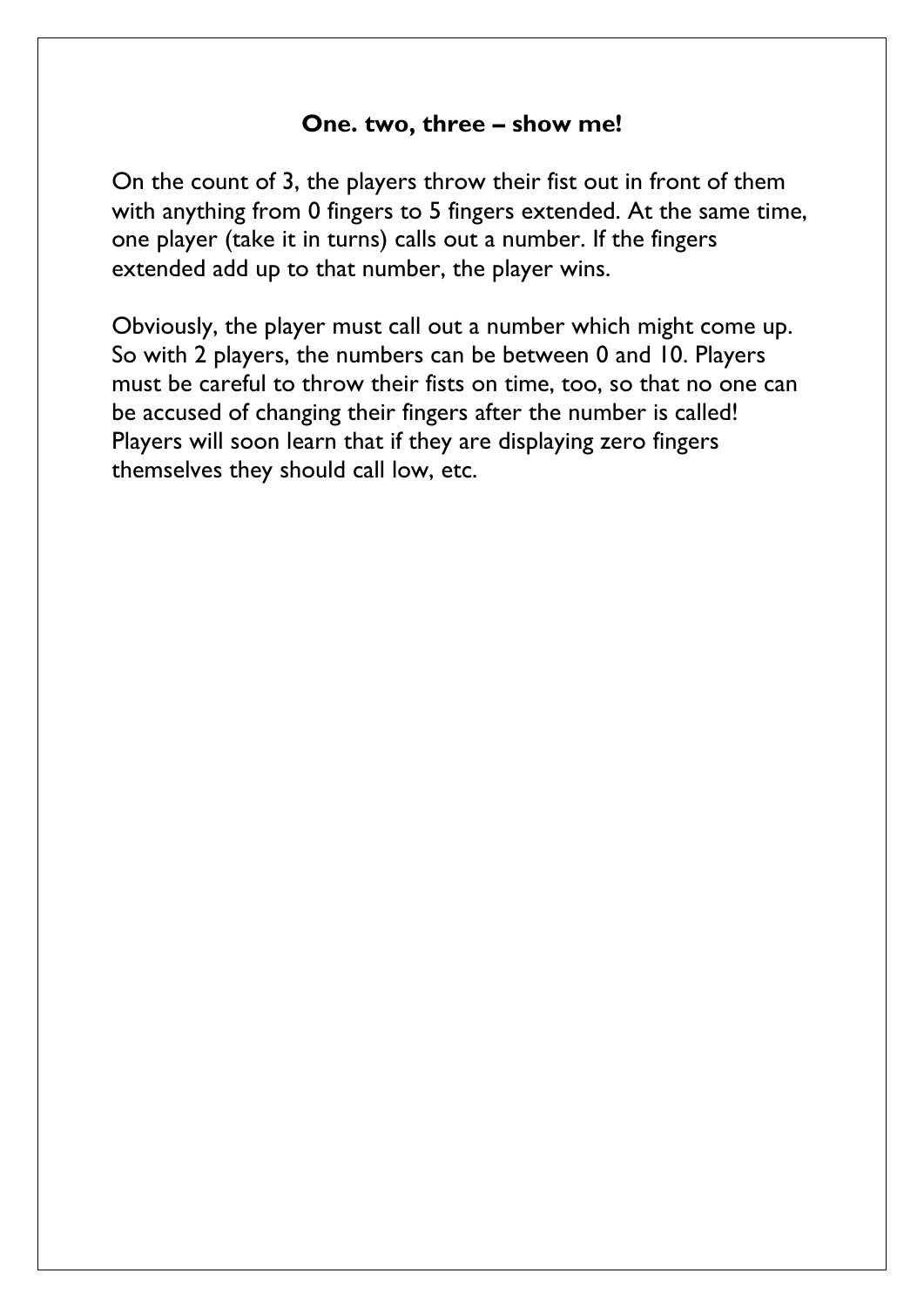#### **Takings**

For this game you will need a dice and a collection of small things such as Lego bricks, sticky shapes or dried beans. You will also need pencil and paper.

- ◆ Take turns.
- Roll a dice. Take that number of beans. Write down the number.
- $\triangle$  Keep rolling the dice and taking that number of beans. BUT, before you take them, you must write down your new total.

For example, Sally has 7. She throws 4. She has to work out how many she will have now. She starts counting from seven: *eight, nine, ten, eleven*. She writes 11.

- You can only take your beans if you are right.
- $\triangle$  The first person to collect 20 beans wins!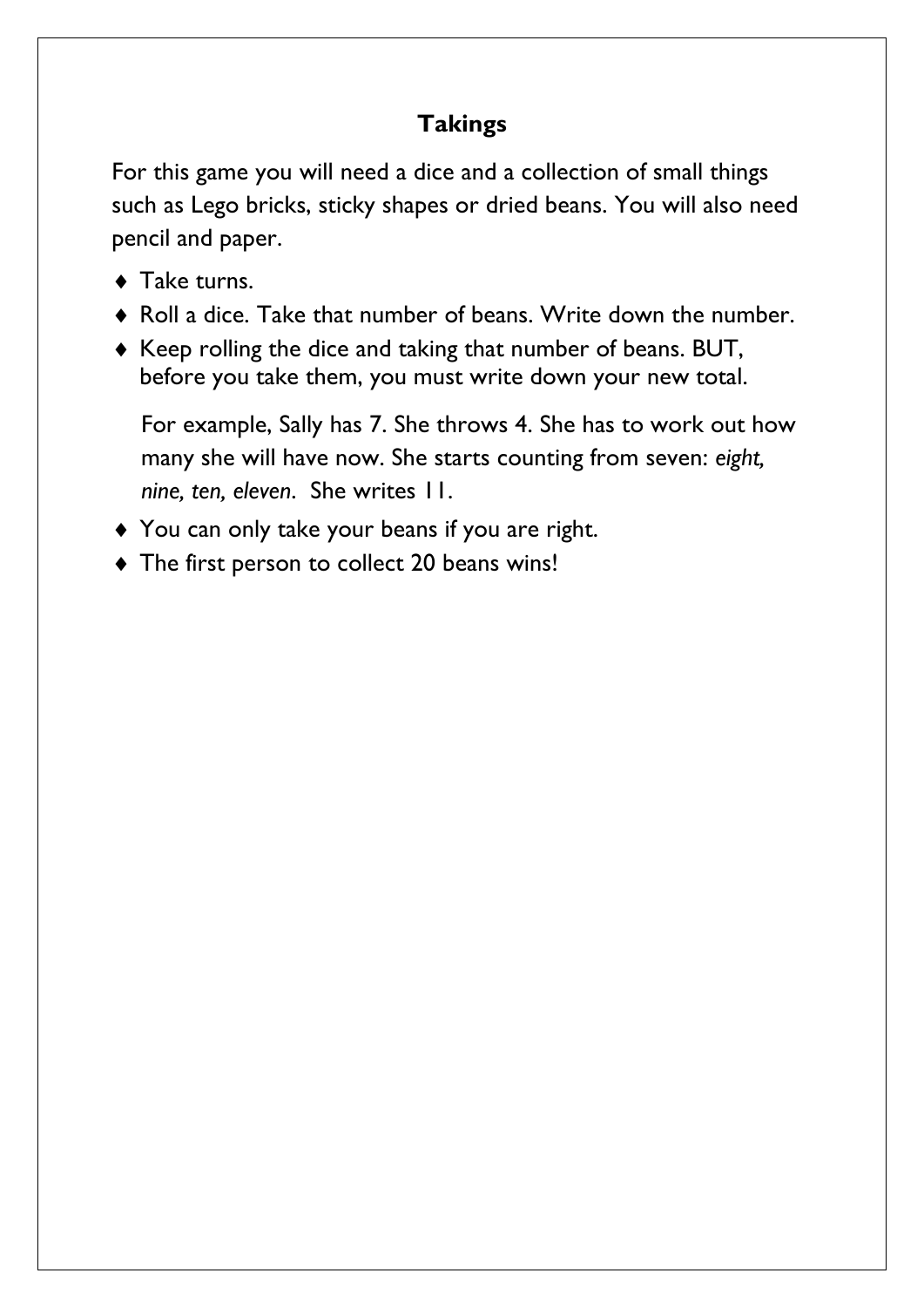#### **Dicey circles**

#### **You will need**

- I die
- pencil and paper

#### **How to play**

 Each of you should draw four circles on your piece of paper. Write a different number between 2 and 12 in each circle.



- ◆ Roll the dice twice. Add the two numbers.
- $\bullet$  If the total is one of the numbers in your circles then you may cross it out.
- The first person to cross out all four circles wins.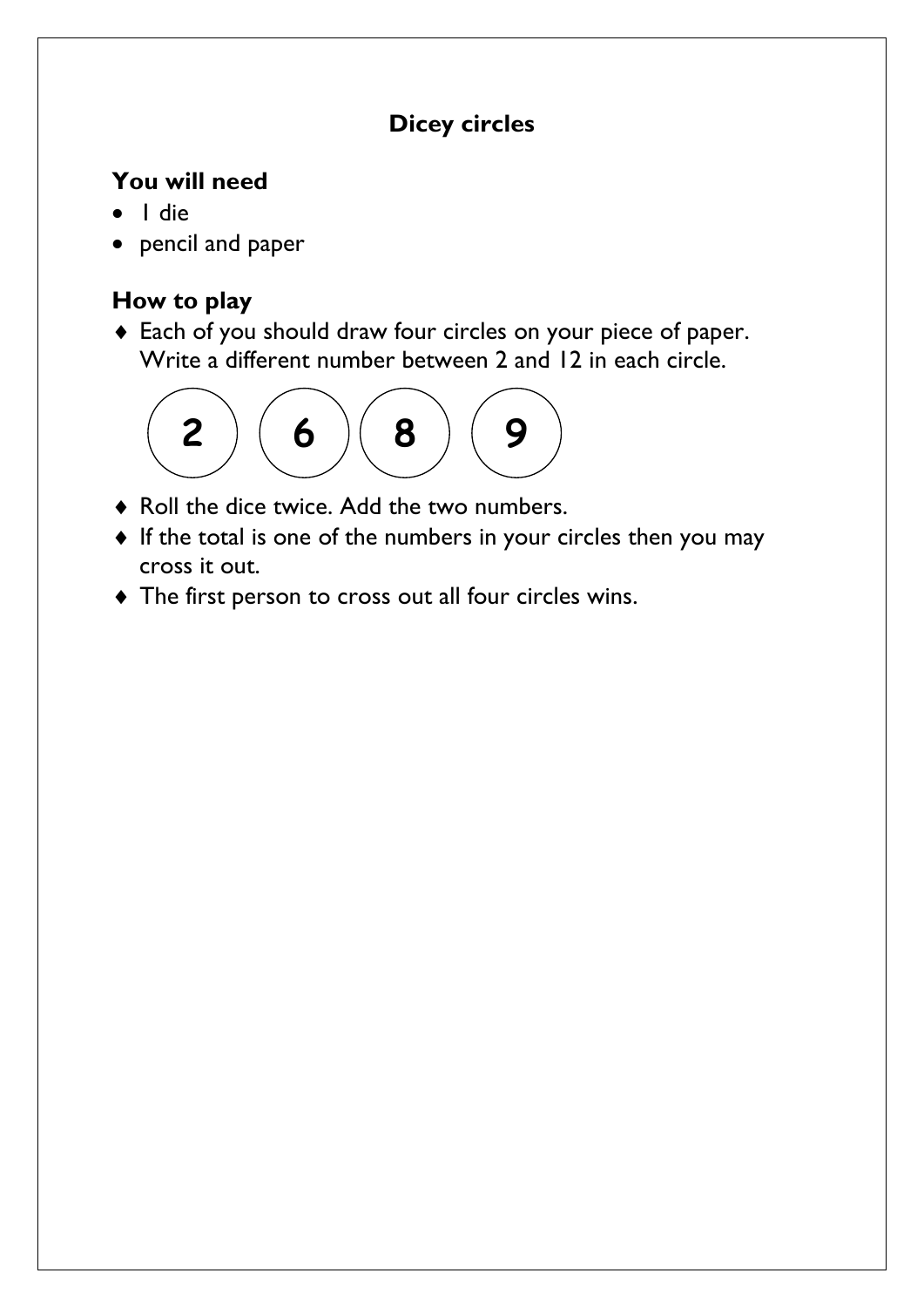#### **Greatest sum**

#### **You will need**

- $\bullet$  2 dice
- 10 counters or toys the winning player is the one with the most of these when all have gone.

#### **How to play**

Roll both and add – greatest sum wins

The winning player takes one the toys. Rather than using counters, find a collection of 10 small toys which are close to your child's heart and rename the game to match.

#### **Step up the challenge**

Greatest difference 2 dice Roll both and find the difference – greatest difference wins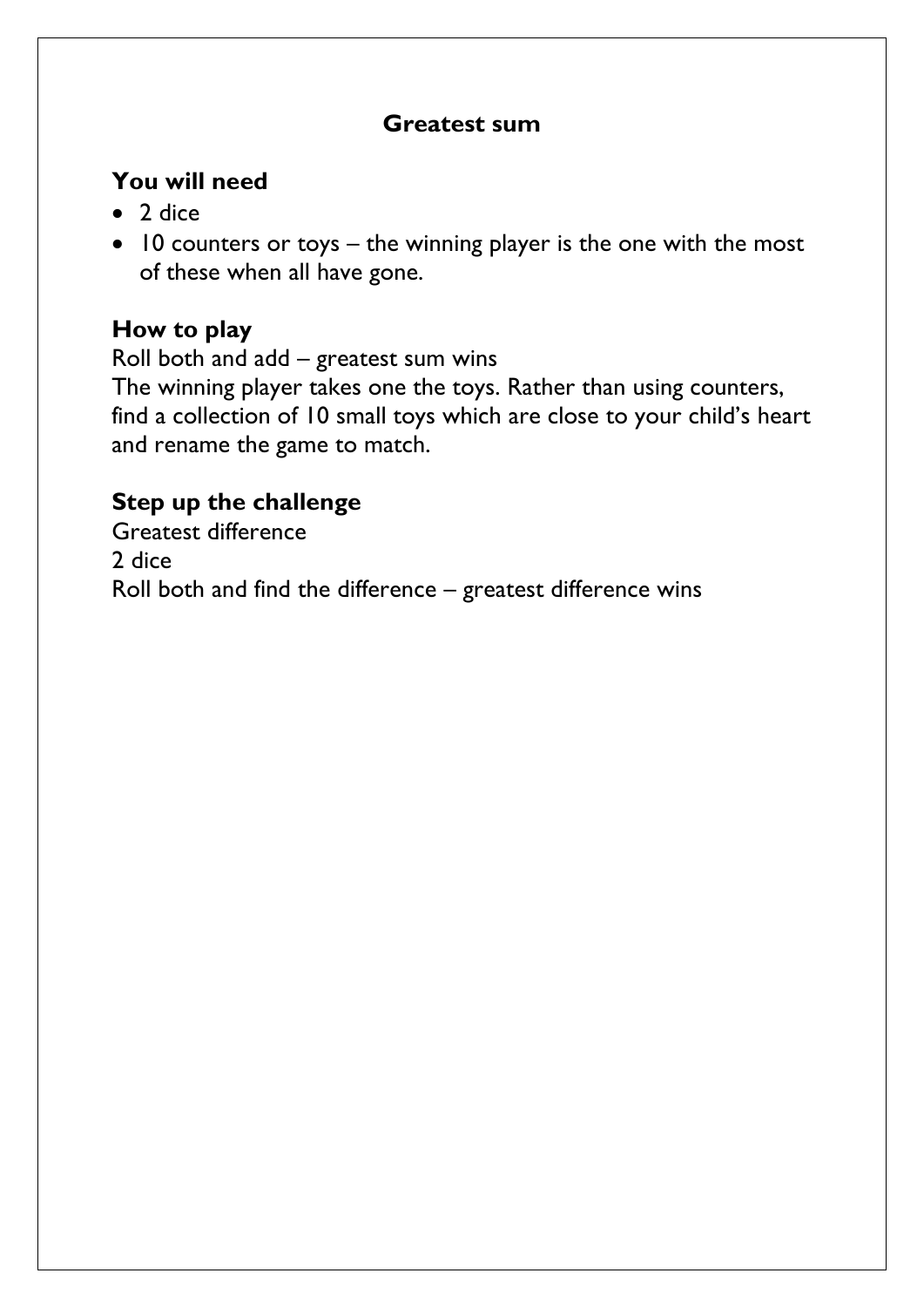#### **Going to Boston**

#### **You will need**

- 3 dice
- Pencil and paper

#### **How to play**

Roll the dice and keep the highest. Roll the remaining dice and again set aside the highest. Roll the last die, and add up your total. Write down your score.

#### **How to play**

Each player in turn has three throws of the dice. On the first throw the highest number is put to one side. If two or more dice show the highest number only one is kept. The remaining two dice are thrown again and the highest is put aside once more. The final die is rolled and the total of all three is the player's score. The player with the highest score, after each player has had a turn, wins that round. A set number of rounds are played and the player who takes the most is the overall winner.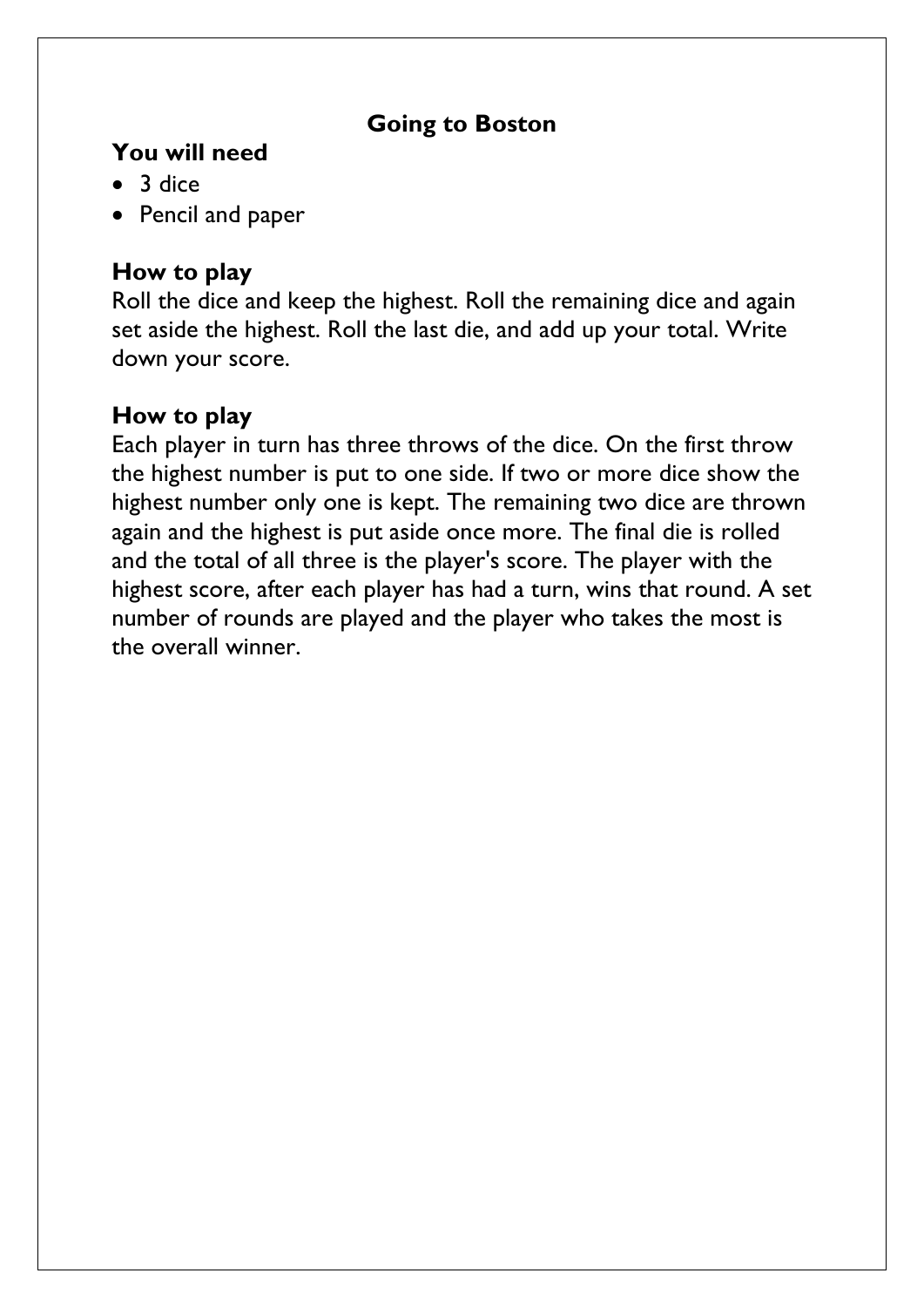#### **Dice game**

#### **You will need**

- I die
- paper and pencil

#### **How to play**

- ◆ Take turns.
- Choose a number between 1 and 10 and write it down.
- Throw the dice and say the dice number.
- Work out the difference between the chosen number and the dice number, e.g. if you wrote down a 2 and the dice shows 5, the difference is 3.

You could also draw a number line to help your child to see the difference between the two numbers.

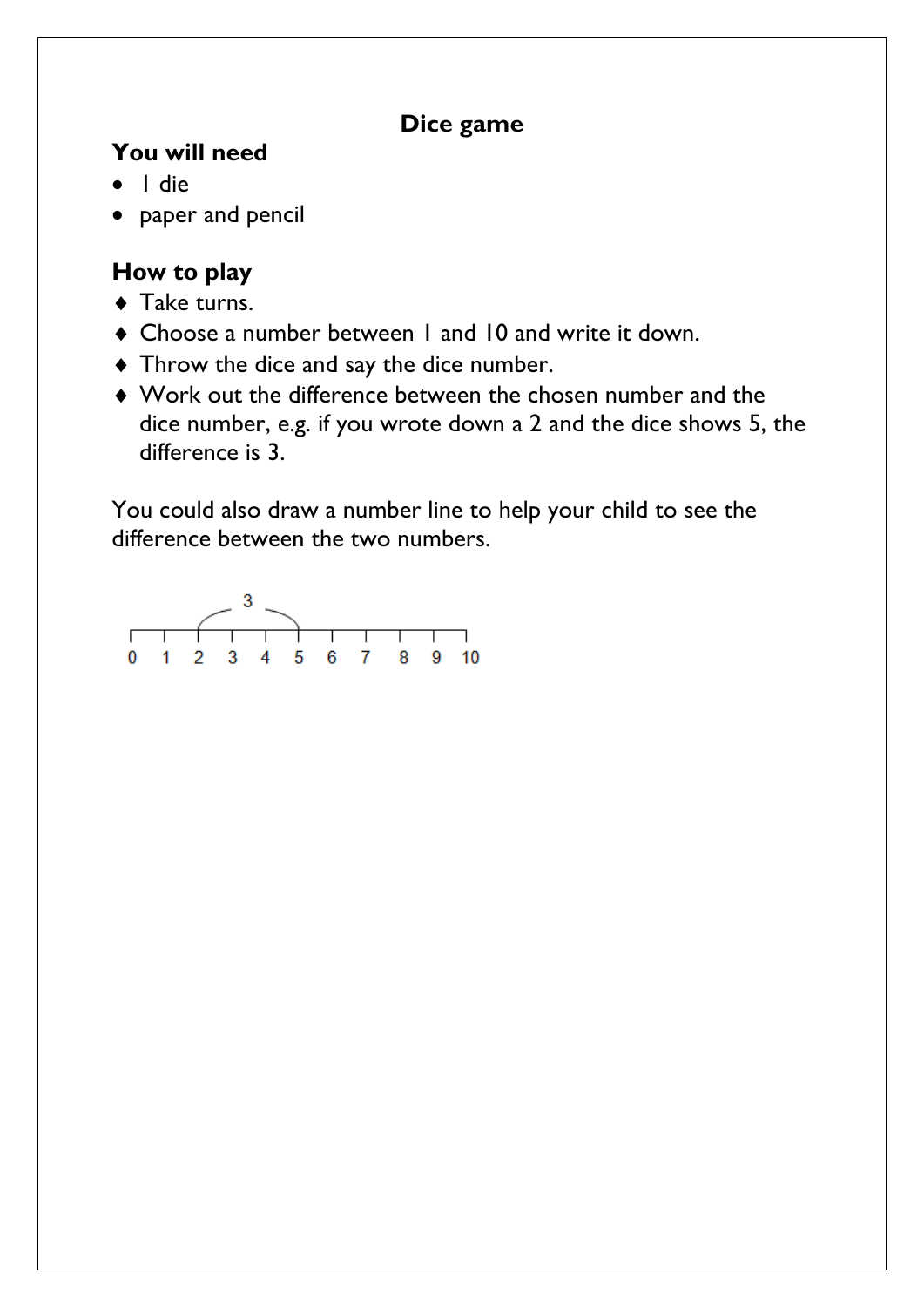#### **Sum and difference**

#### **You will need**

• Pencil and paper

#### **This game is from Nrich**

#### **How to play**

Start by drawing a number line from 0 to 20 like this:

 $1\ 2\ 3\ 4\ 5\ 6\ 7\ 8\ 9\ 10\ 11\ 12\ 13\ 14\ 15\ 16\ 17\ 18\ 19\ 20$ 

The first player chooses a number on the line and crosses it out.

The same player then chooses a second number and crosses that out too.

Finally, he or she circles the sum or difference of the two numbers and writes down the calculation.

For example, the first player's go could look like this:

 $1\ 2\ 3\ 4\ 5\ 6\ 7\ 8\ 9\ 10\ (1)$  12 13 14 15 16 17 18 19 20  $\dot{0}$ 

 $3 + 8 = 11$ 

The second player must start by crossing off the number that player 1 has just circled.

He or she then chooses another number to cross out and then circles a third number which is the sum or difference of the two crossed-off numbers.

Player 2 also writes down their calculation.

For example, once the second player has had a turn, the game could look like this: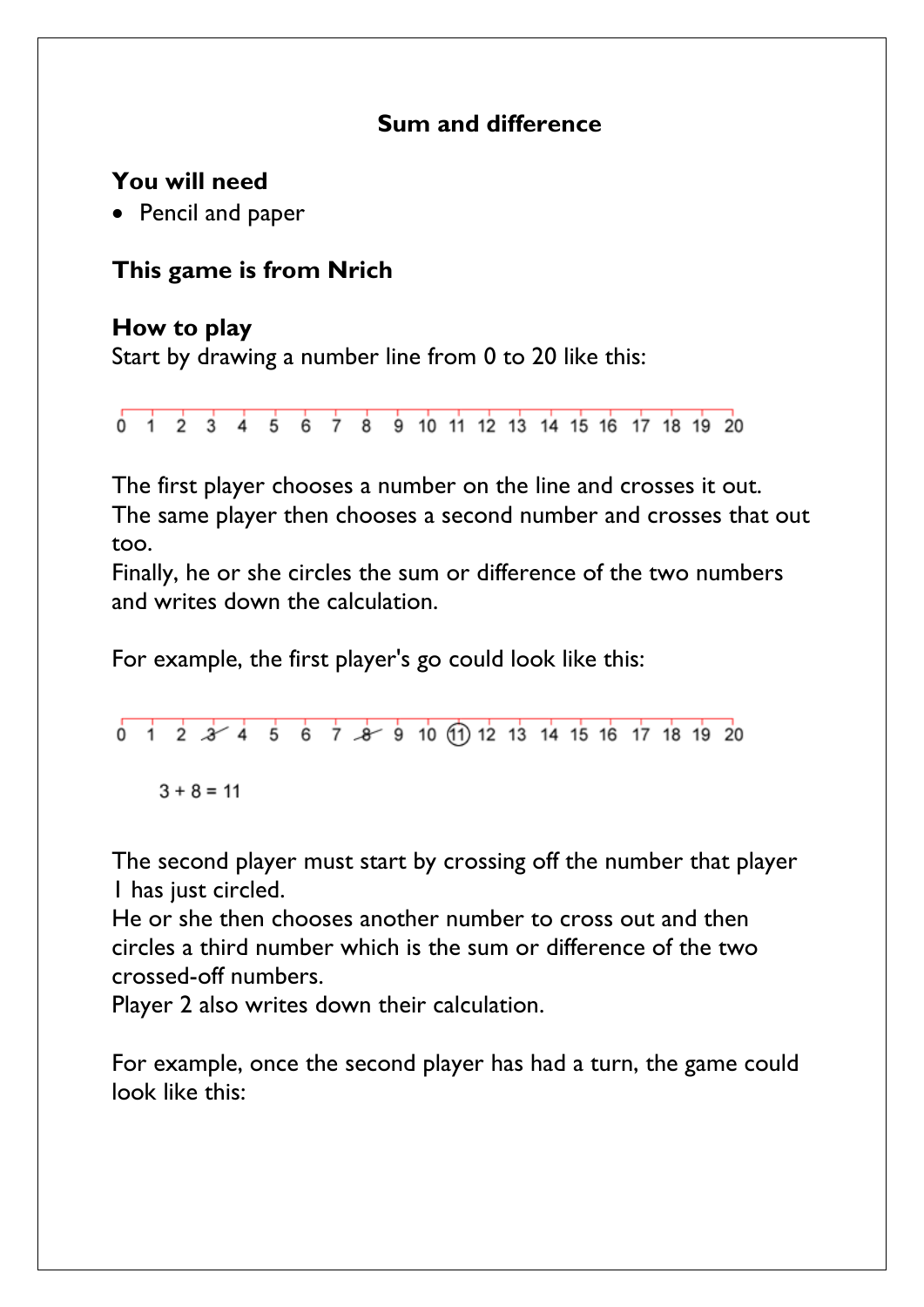$$
0 \quad 1 \quad 2 \quad 3 \quad 4 \quad 5 \quad 6 \quad 7 \quad 3 \quad 10 \quad 60 \quad 12 \quad 13 \quad 14 \quad 15 \quad 16 \quad 17 \quad 18 \quad 19 \quad 20
$$
\n
$$
3 + 8 = 11
$$
\n
$$
11 + 9 = 20
$$

Play continues in this way with each player starting with the number that has just been circled.

For example, player one could then have a turn which left the game looking like this:

The winner of the game is the player who stops their opponent from being able to go.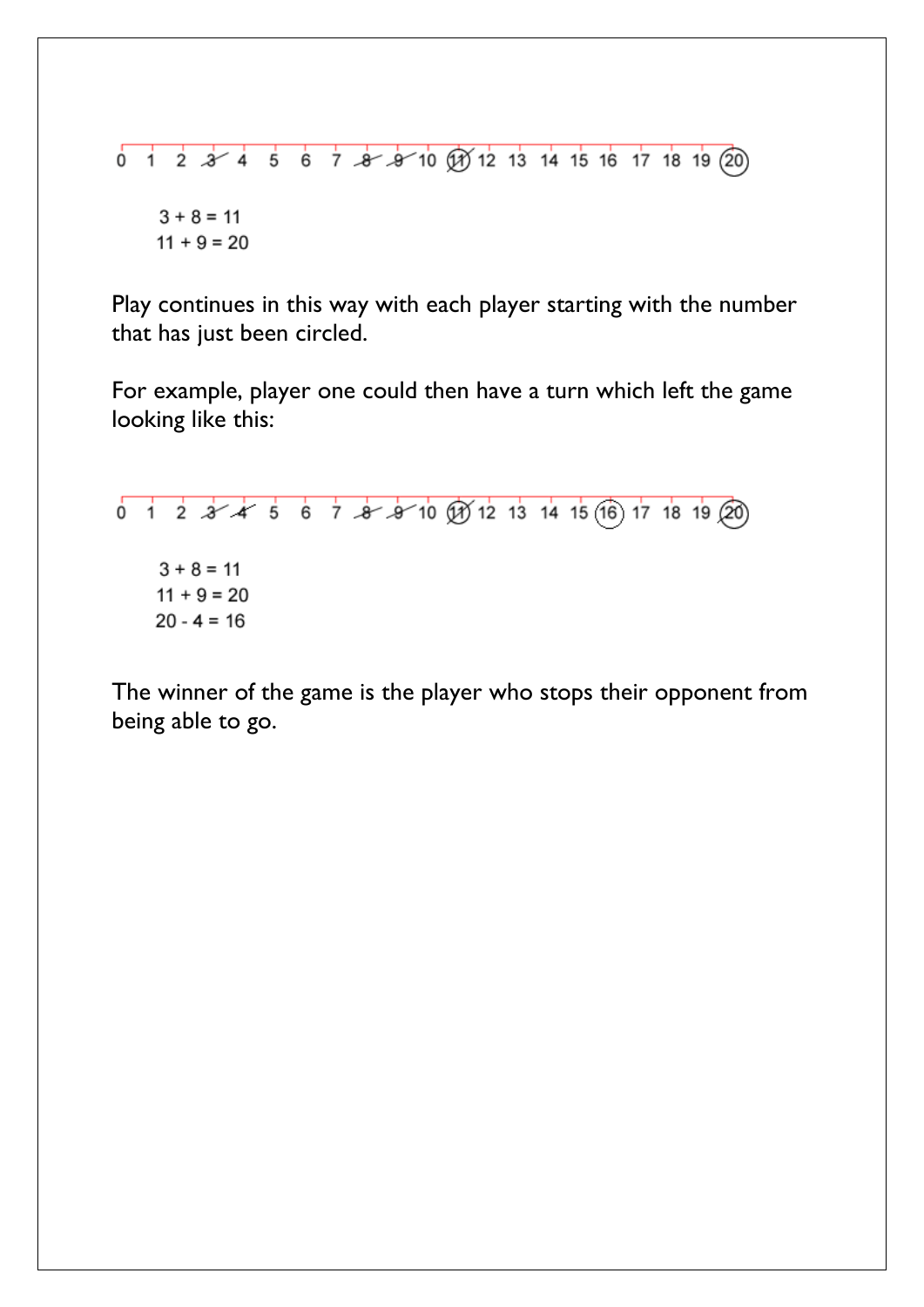#### **Totality**

#### **You will need**

- Totality game board
- A counter

The first player names a 'score' and this is the total that both players try to reach.

The second player places a counter on the board over one of the numbers and says that number.

The first player moves the same counter in any direction along a line segment to a neighbouring number and announces the total of the two numbers.

The second player moves the same counter to cover a neighbouring number, adds on that number, and announces the total of the three numbers.

The players take it in turns to slide the counter to cover a neighbouring number and to add that number to the total. The players must move when it is their turn and no 'jumping' is allowed.

The winner is the player who makes the total to be exactly equal to the 'score' declared at the start. Making the total go above the 'score' loses the game.

*With thanks to Nrich. The game can be found online at <http://nrich.maths.org/1216>*